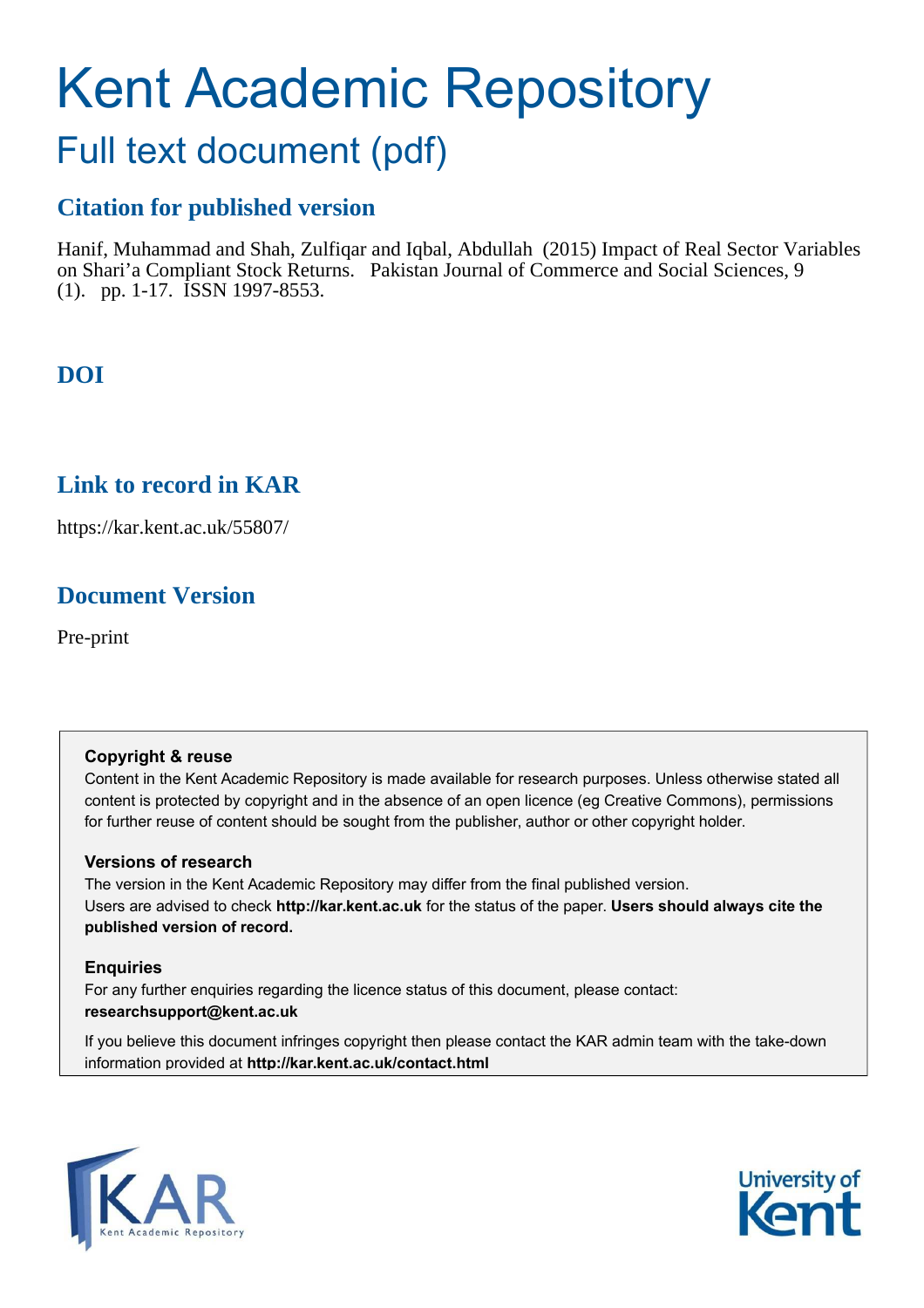**Pak J Commer Soc Sci**  Pakistan Journal of Commerce and Social Sciences 2015, Vol. 9 (1), 01-17

### **Impact of Real Sector Variables on Shari'a Compliant Stock Returns**

Muhammad Hanif (Corresponding author) FAST School of Management, National University of Computer & Emerging Sciences Islamabad, Pakistan Email: hanifacma@gmail.com

Zulfiqar A. Shah Faculty of Management Sciences, International Islamic University Islamabad, Pakistan Email: zulfiqar.shah@gmail.com

Abdullah M. Iqbal Kent Business School, University of Kent, Canterbury, United Kingdom Email: A.Iqbal@kent.ac.uk

#### **Abstract**

Shari'a compliant stocks are a recent development under Islamic finance, whereby stocks are screened through Shari'a compliance filters. This study is conducted to understand and document the important Real Sector macroeconomic factors contributing in determining stock prices of Shari'a compliant companies in Pakistan. Our sample includes all 97 non-financial companies screened by Al-Meezan Investment Management Ltd, based on financial results of 2009. We have included Six Macroeconomic variables in addition to market index in our study for ten years period (2001-10). Results identified Zero real sector variable in pricing, however, with the inclusion of market index in analysis, the single important variable in pricing of Shari'a compliant securities is market Beta. Evidence favors CAPM for pricing of securities in local market as market index captures the risk of macroeconomic variables.

**Key Words:** shari'a compliant securities, macroeconomic variables, APT, KSE, Pakistan.

#### **1. Introduction**

An emerging area of finance is Islamic finance whereby activities of financial market players are regulated by Shari'a (Islamic law). Islamic finance advocates that earnings are justified on capital only if money goes into production [of goods and services] process as compared to conventional finance where rent of capital is justified. Islamic Financial Institutions (IFIs) operate globally and manage funds of about US\$1,700 billion by the end of December 2013 with an overwhelming growth of 21% from 2007-13 (WIBCR-2014). Islamic finance has grown at a rate of 28% in Pakistan for the last six years [2008- 13] and covers about 10% of market share (SBP-2013). Although IFIs have succeeded in winning the trust of depositors and collected deposits on profit and loss sharing basis, however, investment avenues for IFIs are limited in comparison with conventional banks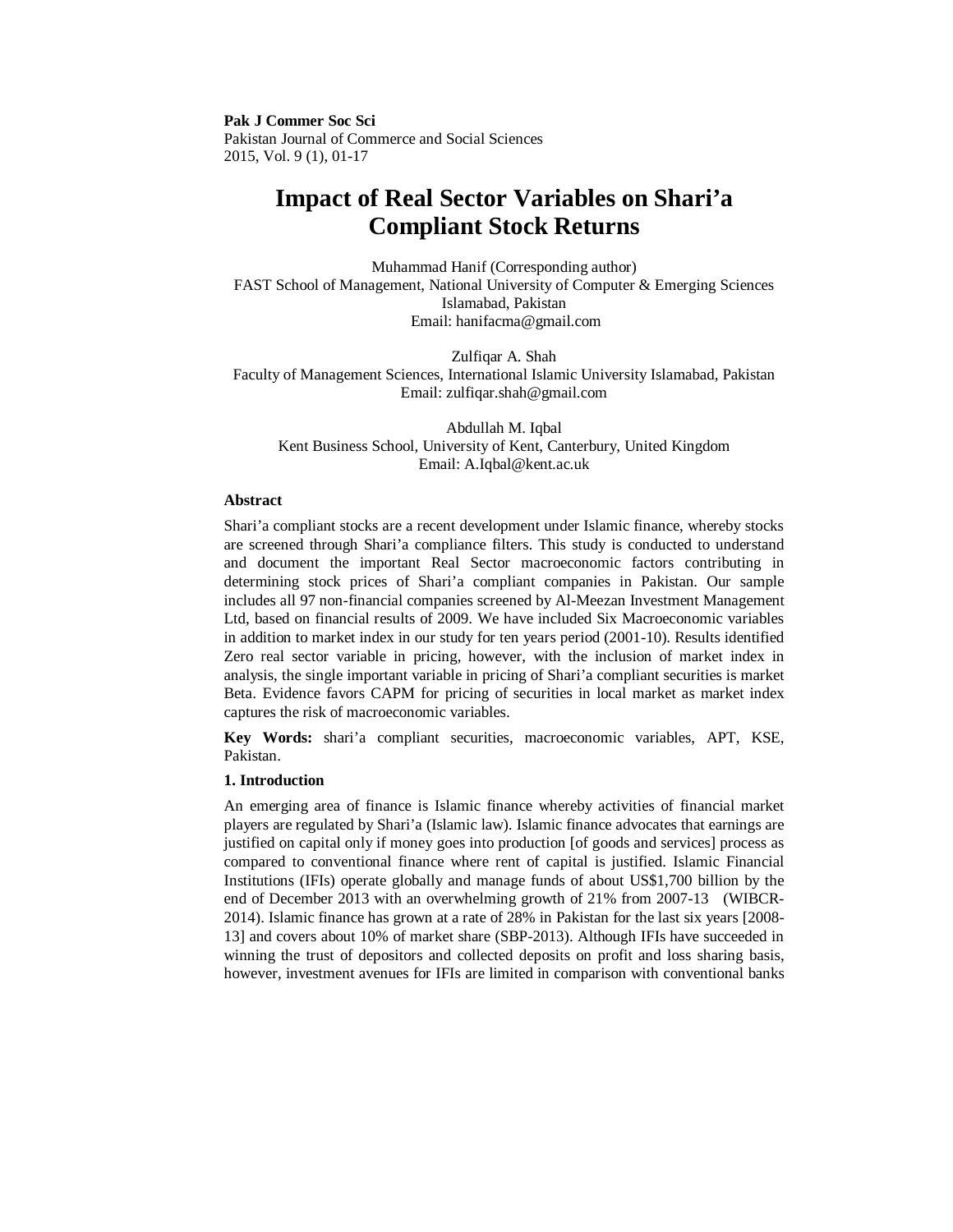due to Shari'a constraints. IFIs cannot invest in any interest-based instrument of financing hence government securities, bonds of the companies, interest based investment schemes of financial sector including leasing companies, insurance companies, and investment banks are eliminated. Even for investment in equities, IFIs are not free to invest in any equity rather they have to screen out the firms for investment through Shari'a compliance filters (KMI-2008).

Under Islamic financial system, risk-return relationship is yet to be developed as a mathematical model, however, the principle is well defined and whole philosophy of business and/or investment under Shari'a framework is based on the principle of bearing risk to earn profit. According to a famous Hadith (saying of Holy Prophet PBUH) *"sale transaction of something which is not in your possession is not lawful, nor is the profit arising from something which does not involve liability"* (translation by Khan, 1989). A well-defined and established principle of Islamic financing is that there is no risk-free return opportunity. Profit on underlying project is linked with bearing the risk of loss otherwise it is *Riba* (interest or usury) which is forbidden in Shari'a. Risk bearing has a prime place under Shari'a compliant financial system. Rationality states that return on less risky projects should be lower in comparison to high risk projects.

Capital market is one of the major sources of diverting funds from savers to investors. According to (AAOIFI-2007) Shari'a standard # 12, 17, 20 and 21, capital market operations (or instruments) are in line with Shari'a teachings, except a few activities (or instruments) (such as preference shares, tmattu' shares, purchase of shares through interest-based loans, margin sale, short selling, lending of shares, application of Salam contract, futures, options, swapping, renting of shares and trading of interest-based bonds). Islamic finance is growing in capital markets in the form of Islamic indexes, Skuk, money market funds and equity market funds.

Investment in equities is allowed with certain restrictions to ensure the Shari'a compliance of investee. Ideally two major features of Shari'a compliance including interest free finances and Halal (permitted) business are required in their entirety, however keeping in view the existing business environment, expectation of complete adherence to these features by an equity security may be inappropriate, hence Ulema (clerics of Islam) have accepted a minor violation, although income generated through Haram sources must be utilized for charitable purposes. There are more than ten Islamic Indexes operating worldwide (e.g. FTSE, Nasdaq, KMI). There exist differences in filtering criteria of these indexes and it is possible that a company is Shari'a compliant under one index and not under the other (Derigs & Marzban, 2008).

Increased interest in capital market operations by Islamic finance organizations have posed the question of asset pricing under Islamic financial system. There is a general consensus that the intrinsic value of an asset is the present value of expected benefits to the investor. One of the important components of fundamental valuation models is the discount rate. Ideally it is the required rate of return by capital providers hence weighted average cost of capital (WACC) is a good measure to use as discount rate in fundamental valuation models. While return to equity holders is not stated, hence, an analyst has to infer the required rate of return on equity which should assist in at least maintaining the current price of security.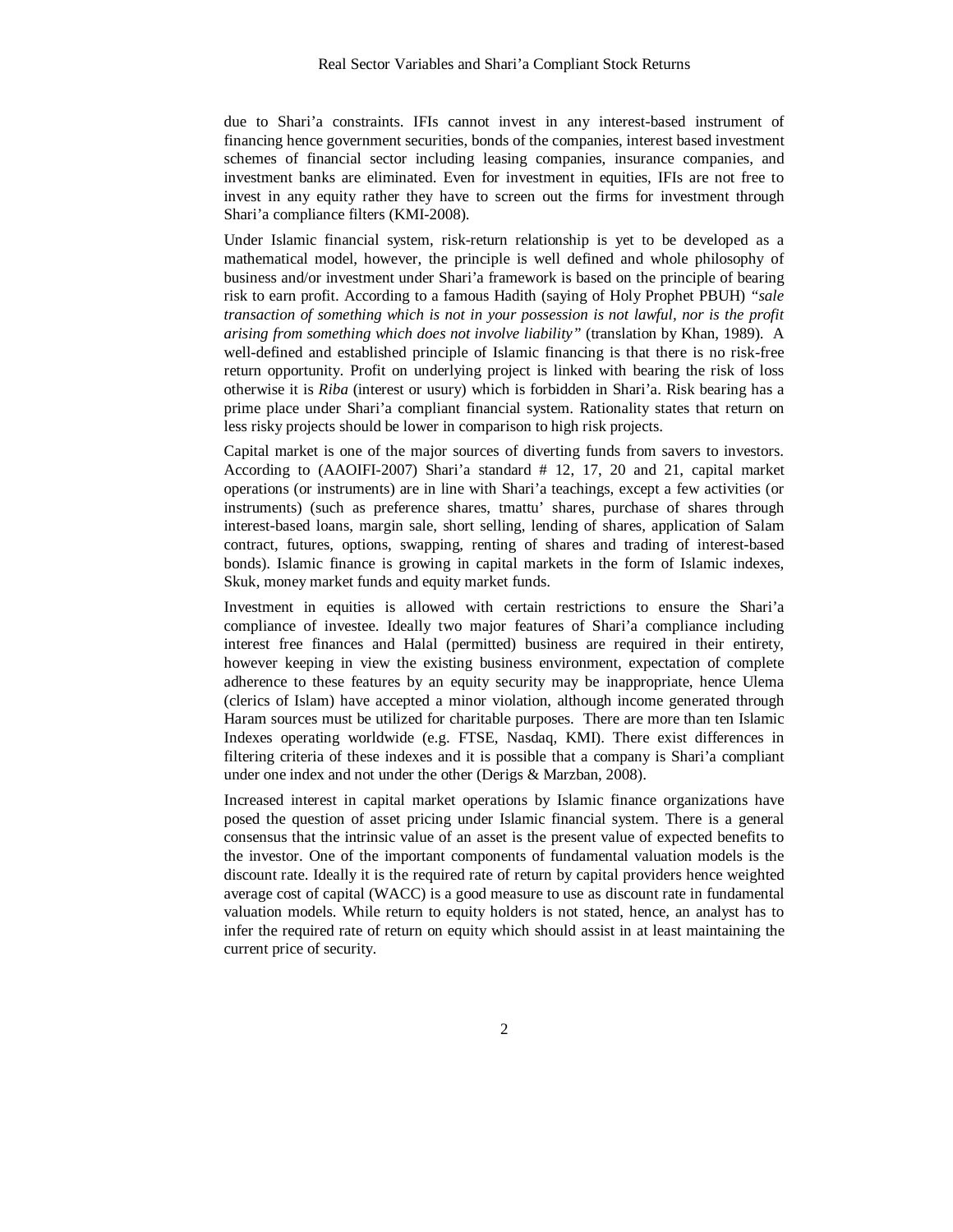In order to determine required rate of return on equity, a large number of models have been developed by researchers including opportunity cost, capital asset pricing model (CAPM), arbitrage pricing theory (APT) and multifactor models. CAPM is most widely used and tested model due to its simplicity and easy application being relying on a single risk factor (i.e. Beta). However reliance of CAPM on single factor of risk (Beta) is its limitation. In order to remove this limitation of CAPM, Arbitrage pricing theory (APT) was developed by Ross in 1976. Unlike CAPM theory, arbitrage pricing advocates that more than one factor contributes to security risk hence while determining the required return, one should not rely on a single risk factor. APT/multifactor model is much better theoretically advocating the use of more than a single risk factor but lacks in identification and quantification of the factors to be used in prediction of returns in its original form. Hence, different variables have been identified in different studies conducted in different institutional settings or countries.

This study is aimed to test APT for Shari'a compliant securities trading at Karachi Stock Exchange (KSE). Keeping in view the special nature of our sample (i.e. Shari'a compliant securities), this study shall test the impact of macroeconomic [real-sector] variables on stock returns and pricing of securities. Choice of real sector variables have special meanings for this study as Islamic finance advocates real activity [goods  $\&$ services] to earn return on capital, unlike conventional finance [based on interest]. This study is different from earlier studies as this, to the best of authors' knowledge, is the only study of its nature which is to be conducted on a sample of Shari'a compliant securities. This study would be useful for Islamic financial industry in their investment decisions. We use following real-sector macroeconomic variables: industrial production, oil prices, gold prices, exports, workers' remittances, and foreign direct investment, and KSE-100 index to document the influence on stock returns of Shari'a compliant securities and to check the robustness of results of earlier studies.

Rest of the study is in following order. Section 2 reviews earlier literature followed by a discussion of the purpose of study in Section 3. Section 4 outlines research methodology followed by empirical results reported in Section 5. Section six concludes the study.

#### **2. Literature Review**

Theory of valuation suggests that intrinsic value of a security is the present value of expected benefits (discounted at required rate of return). How to determine discount rate is an interesting question. Opportunity cost suggests that an investor chooses the best of available alternatives hence, any return attached with second best alternative becomes the discount rate. Opportunity cost is a subjective measure as compared to WACC which gives accurate discount rate because it is based on measureable (verifiable) mixture of alternative sources of financing.

WACC advocates that an investment should generate return sufficient to compensate the claims of capital providers. Required return on two (debt and preferred stock) of the three summarized sources of financing is disclosed upfront and straight forward. However required return on equity by shareholders has to be inferred, for example, by an analyst. It is the rate which equates the market value of shares to their intrinsic value in the secondary market. Several valuation models e.g. Modern Portfolio Theory (Markowitz 1952), Capital Asset Pricing Model (Sharpe 1964), Arbitrage Pricing Theory (Ross 1976), multifactor model (Fama & French, 1992 and its extensions), were developed to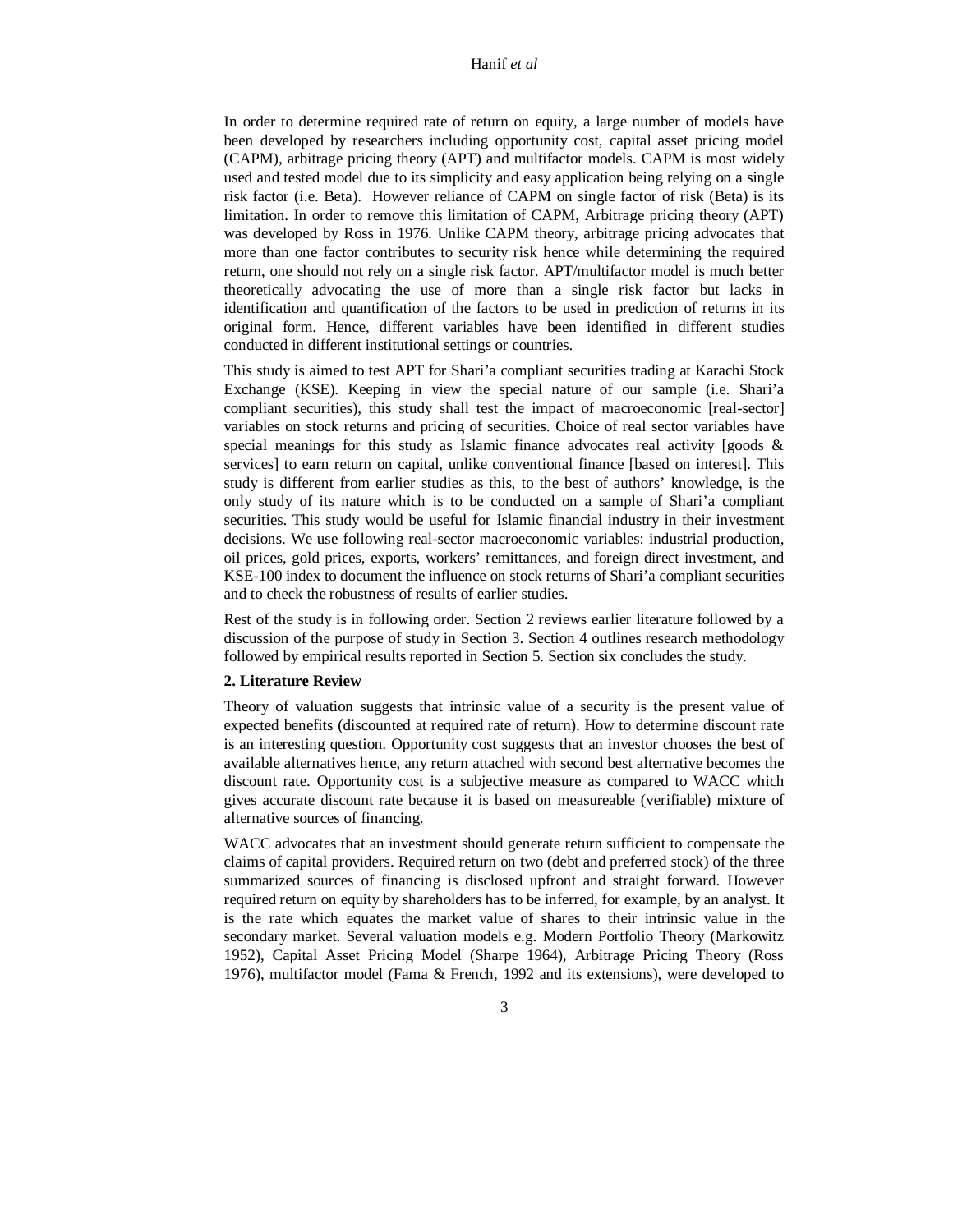determine the value of a risky security. The main assumption of these valuation models is that the expected risk and return relationship should be analyzed in the context of a portfolio (a combination of assets).

The landmark in the valuation of capital asset pricing was the development of Modern Portfolio Theory (MPT) (Markowitz, 1952) that led to risk quantification. According to MPT, variability of expected returns (variance/standard deviation) is a good measure of risk. MPT asserts that investors are concerned with portfolio risk and return. According to MPT, variance (or risk) of a portfolio is less than those of individual stocks' weighted risk, because of co-movement of assets' returns in a less than perfect manner. Based on MPT, Capital Asset Pricing Model (CAPM) was developed (Sharpe, 1964). CAPM identify beta (correlation of a security with market portfolio) as the sole measure of relevant (systematic) risk as unsystematic risk can be eliminated (or at least reduced) through meaningful diversification. Reliance of CAPM on a single risk factor is its limitation.

In order to address the issue of single risk factor, Arbitrage Pricing Theory (APT) evolved (Ross, 1976). It shows that variation in returns of a security or portfolio is not fully captured by market index alone, hence other factors should also be considered. APT relates the expected return of an asset to the returns from a risk-free asset and a series of other common risk factors contributing to variation in stock returns. Unlike CAPM, APT advocates, that, different factors contribute to security risk hence one should not rely on single risk factor.

APT, in its form, neither specified the identity nor the number of risk factors to be included in the model. Identification of factors relevant to a security or portfolio had been left to the investors/investigators. Factors used in testing the multifactor models by researchers are grouped (Reilly & Brown 2012; p238) as macroeconomic based risk factors and microeconomic/firm level factors.

Roll & Ross (1983) concluded that there are four macroeconomic variables important in determining stock returns such as inflation, industrial production, risk premium of low and high grade bonds, and term structure of interest rates. Extending the work of Roll and Ross (1983), Bower et. al. (1984) estimated comparative expected/required returns using CAPM and APT for various stocks and they find that the difference (CAPM less APT return) was between -0.06% to  $+26.4\%$  with a mean of  $+5\%$  and standard deviation of +1.6%. Dhrymes (1984) documented an interesting finding that the numbers of factors increase with an increase in the number of securities in the group under study, starting from merely two factors for 15 securities rising to 9 significant factors for a group of 90 securities. Macroeconomic factors used by Chen et. al. (1986) were market index, industrial production index, inflation (total and unexpected), unanticipated change in credit spread, and unanticipated term structure shift. Irrespective of the model used, market index had always been an important explanatory factor for variations in stock return.

Impact of macroeconomics variables on stock returns is well documented in various parts of the world (see, for example, Chen et. al., 1986; Mukarjee & Naka, 1995; Kwon & Shin, 1999; Kavussanos et. al., 2002; Al-Abadi, 2006; Chancharat et. al., 2007; Coleman & Tettey, 2008; Rjoub et. al., 2009; Farid & Ashraf, 1995; Iqbal & Haider, 2005;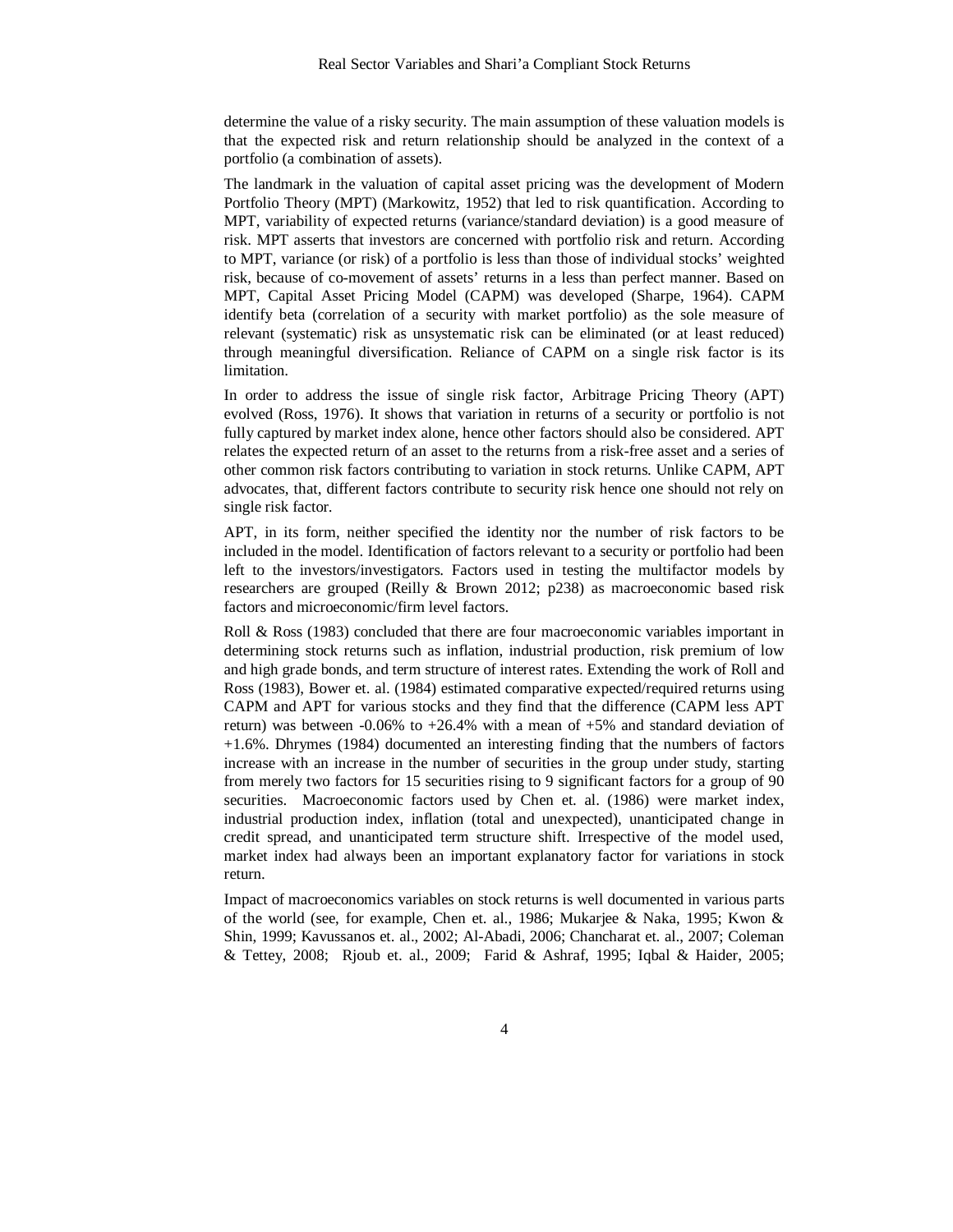Qayyum & Kemal, 2006; Iqbal & Brook, 2007; Hasan & Nasir, 2008; Mohammad et al 2009, Hasan & Javed, 2009; Butt & Rehman, 2010; and Akash et al 2011).

Chancharoenchai, et. al. (2005) documented evidence for South East Asian economies including Thailand, Philippine, Indonesia, Malaysia, Korea and Taiwan. They focused on monthly returns from 1986-97 (pre-Asian crisis period) and considered following factors: interest rate, inflation, real GDP, money supply and calendar effect (January effect). For Thailand, they found a significant impact of macroeconomic variables (especially money supply & real GDP) on excess returns and variances that change overtime. For Philippine, treasury bills rate and January effect were significant; for Indonesia, interest rate and January effect were significant; for Malaysia, inflation, money supply and interest rate could predict stock returns; and for Korea, inflation and money supply appeared significant. These results confirm that it is hard to use a pre-defined set of macroeconomic variables to predict/estimate stock returns. Further, it seems unnecessary to presume that the relationship would remain stable over time. These are the two real challenges to researchers and practitioners as for prediction of returns are concerned.

In Pakistani institutional framework, at least three recent studies are worth mentioning: Husain (2006), Hasan & Javed (2009) and Butt & Rehman (2010). Husain (2006) conducted study on causal relationship between stock market and real sector by including GDP, consumption and investment and found unidirectional relationship from the real sector to stock market. Hasan & Javed (2009) covers 10 years period (1998-2008) with seven macroeconomic variables consisting of industrial production, oil prices, exchange rate, treasury bills rate, inflation, money supply, and foreign portfolio investment. Their results show the presence of significant relationship between stock returns and macroeconomic variables (including consumer price index, money supply, exchange rate and interest rate). Butt, and Rehman, (2010) also studied the relationship of stock returns [covering nine sectors only] and six macro- economic variables: inflation, risk-free rate, industrial production, exchange rate, money supply, and sectorial industrial production index. At best, their results were mix. In some cases, significant relationship (between returns and macroeconomic variables) existed and in others, none (e.g. KSE index was significant except consumer goods and industrial production was significant for tobacco and fertilizer only).

These studies on KSE are conducted using a few real sector variables. Additionally, these studies use data up to 2008. Furthermore, Shari'a compliance filtration only started in 2008 and KMI-30 Index was introduced. No evidence about predictors of returns on Shari'a compliant stocks is available to date. This study is intended to test and document relevant macroeconomic [real sector] variables for Shari'a compliant securities in order to assist Shari'a compliant investors including the Islamic banking sector. We also purposefully select real sector variables. Under Islamic financial system, earnings/profit on capital is justified, if the capital is used in production process [i.e. linked with real output of goods and services], unlike under conventional finance. Based on prior literature/evidence, it is expected that macroeconomic [real sector] factors would have a significant impact on variations in Shari'a compliant stock returns, although their identity and number could vary from sample to sample and period to period. We propose the following testable hypothesis:

 **Hゃ**: Real Sector variables have significant impact on stock returns of Shari'a compliant securities.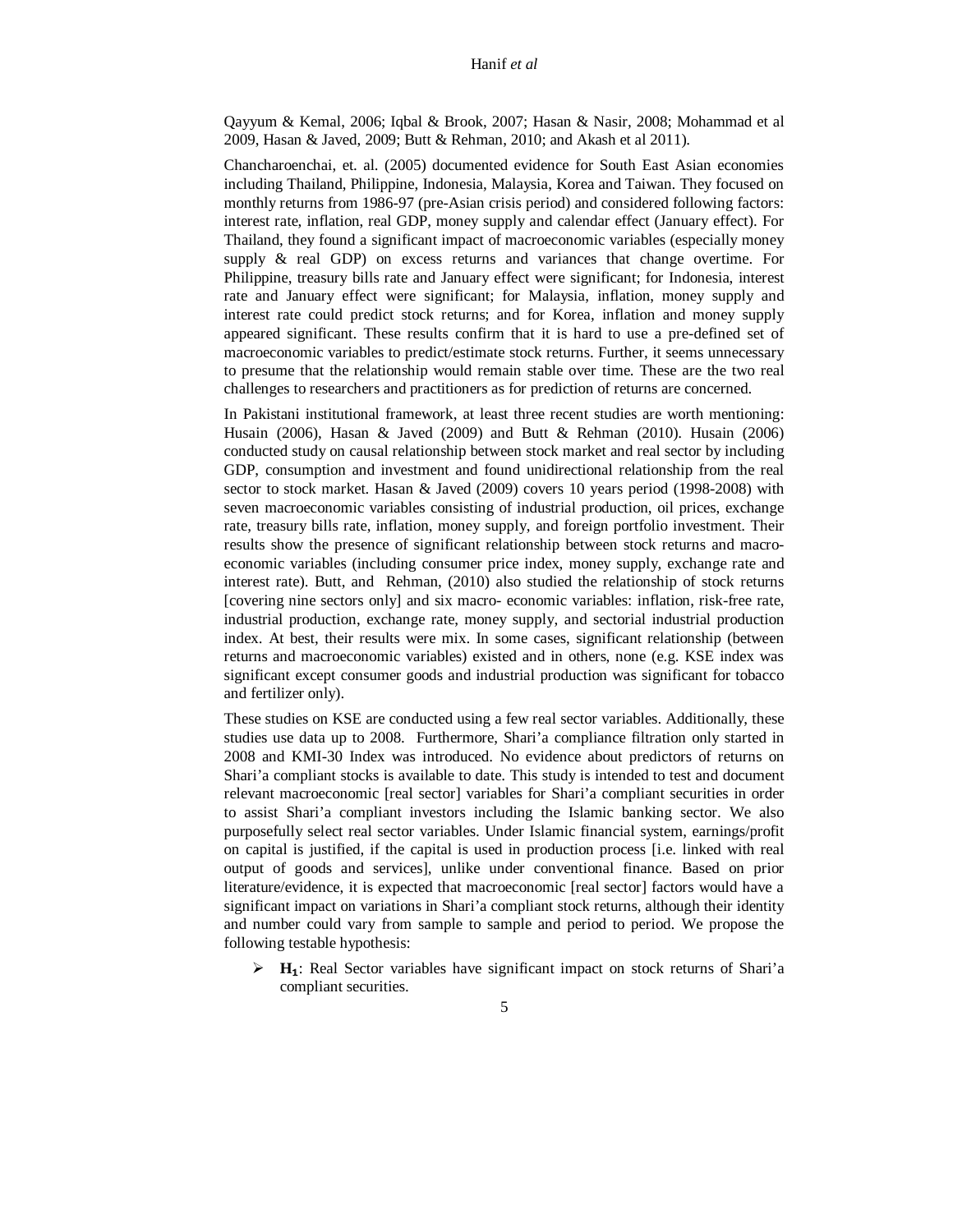#### **3. Research Methodology**

#### *3.1 Variables Selection*

According to Chen et al (1986) "No satisfactory theory would argue that the relation between financial markets and the macro economy is entirely in one direction. However stock prices are usually considered as responding to external forces…..By the diversification argument that is implicit in capital market theory, only general economic state variables will influence the prices of large stock market aggregates (p.384)". The purpose of this study is to search for macroeconomic determinants of Sharia' compliant stock returns. Keeping in view the nature of this study, we consider and outline the following real-sector macroeconomic variables.

#### 3.1.1 Industrial Production

Industrial production is the index of manufacturing in an economy. It has and been used as a proxy for GDP in a number of prior studies in the context of asset pricing (see, for example, Mukerjee & Naka, 1995; Kwon & Shin, 1999; Butt & Rehman, 2010; and Akash et. al., 2011, among other).. As it is a proxy for national level output, thus an increase in industrial production would be a signal of growth in economic activity leading to increased revenues to firms. Hence a positive relationship is expected between industrial production and stock returns.

#### 3.1.2 Foreign Remittances

These cash flows can directly be used by locals to invest in stock market while indirect impact on stock returns through increased demand for goods and services cannot be ignored, either. Given the increased purchasing power, a positive relationship is expected. Inclusion of this variable in this study is encouraged by the fact that there has been a substantial increase in foreign remittances to Pakistan during the study period (Economic Survey 2012).

#### 3.1.3 Foreign Direct Investment

FDI is the capital inflow in an economy from other countries and plays very vital role in economic development and general uplift in standards of living through creation of jobs and providing sufficient foreign currency for import of required goods. As foreign investment can lead to growth and expansion in domestic output, hence a positive relationship is expected between foreign investment and stock market movements (see, for example, Hasan & Nasir, 2008; Akash et. al; 2011). This study uses foreign direct investment as proxy for foreign investments.

#### 3.1.4 Oil Prices

Oil  $\&$  Gas being the main sources of energy play a significant role in the world economy and Pakistan is no exception. Any shift in oil prices leads to shift in economic activity leading to an effect on cash flows of firms resulting in movement in demand and supply of equity stocks. Prior literature has documented a negative relationship between oil prices and stock returns (see, for example, Gan et. al, 2006, Chancharat & Valdakhani, 2007; Hasan & Nasir, 2008). Expected relationship is negative between oil prices and stock returns.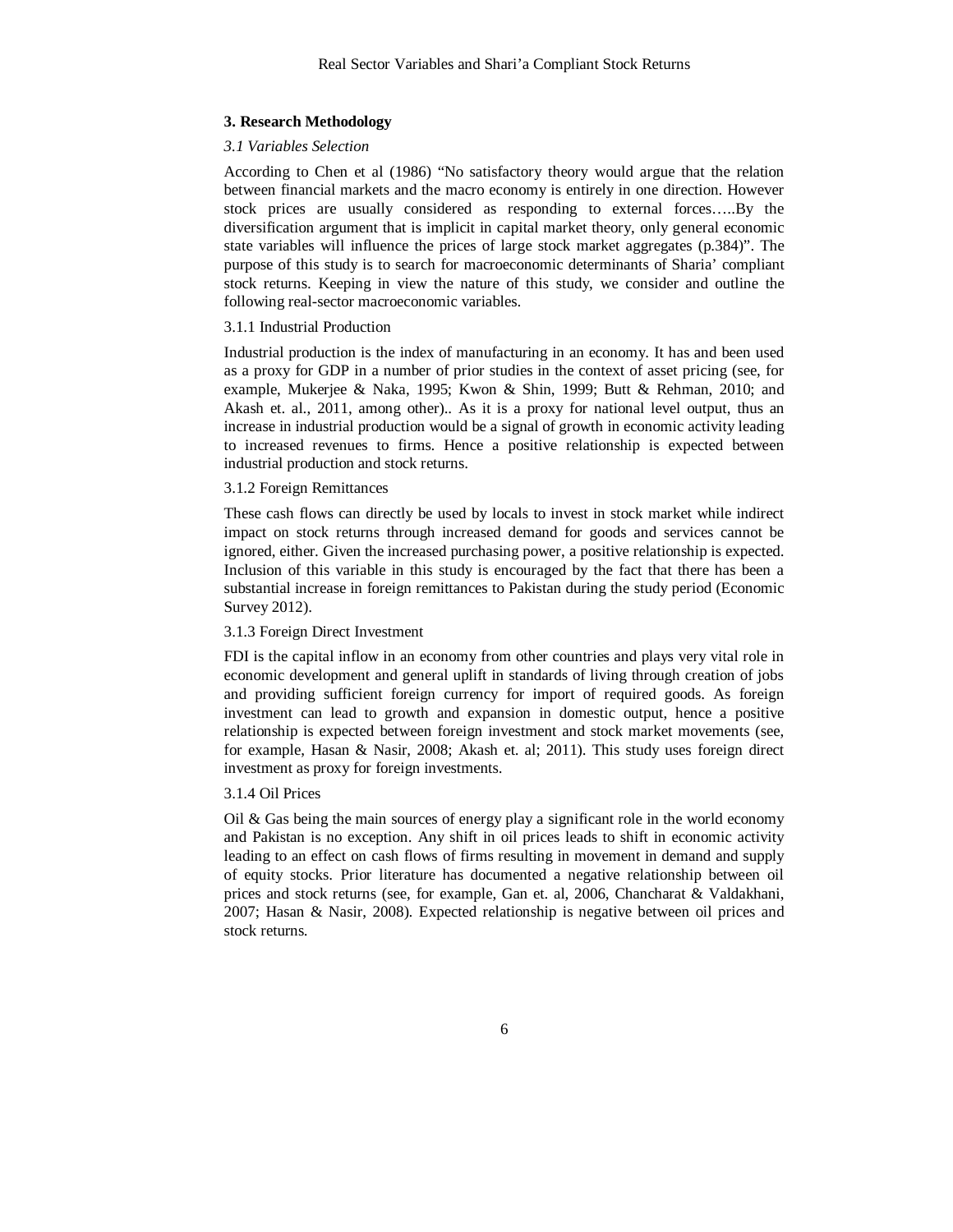#### 3.1.5 Exports

Exports depict the total goods sold in international market by an economy and generally higher exports mean more economic activity in domestic market. Higher economic activity leads to overall prosperity and increased purchasing power in the society. Additional capital is expected to be invested directly/indirectly, which increases demand for equity securities, resulting in higher prices and more returns. In addition, higher exports increase cash flows to the firms which are positively priced by the stock markets.

#### 3.1.6 Gold Prices

Gold prices have shown tremendous variations in recent years and this sector has become an alternate market for investors. It is expected that gold market can be used for diversification of portfolios leading to a negative relationship with stock returns. Faff & Chan, (1998) concluded that the only variables of significant explanatory power are the market and gold price factor. We expect a negative relationship between gold prices and stock return.

#### 3.1.7 Market Index

In addition to real sector variables, we also included KSE-100 index returns in our model, keeping in view, its importance and earlier evidence. Inclusion of this variable will assist in assessing whether real sector total risk is priced by the market index? In this study, real-sector z variables are independent while stock returns are dependent variables, as illustrated in Figure-1.



**Figure: 1 Theoretical Frame Work** 

#### *3.2 Data Collection*

Sample includes all non-financial Shari'a compliant companies (97), identified by Shari'a experts of Al-Meezan Investment Management Ltd (AIML), as at December 31, 2009. All Securities forming KMI-30 Index are included being part of these 100 companies. Security prices were obtained from DataStream and missing price (if any) was taken from KSE website & Ksestocks.com. Following Chen et. al. (1986), Mukharjee & Naka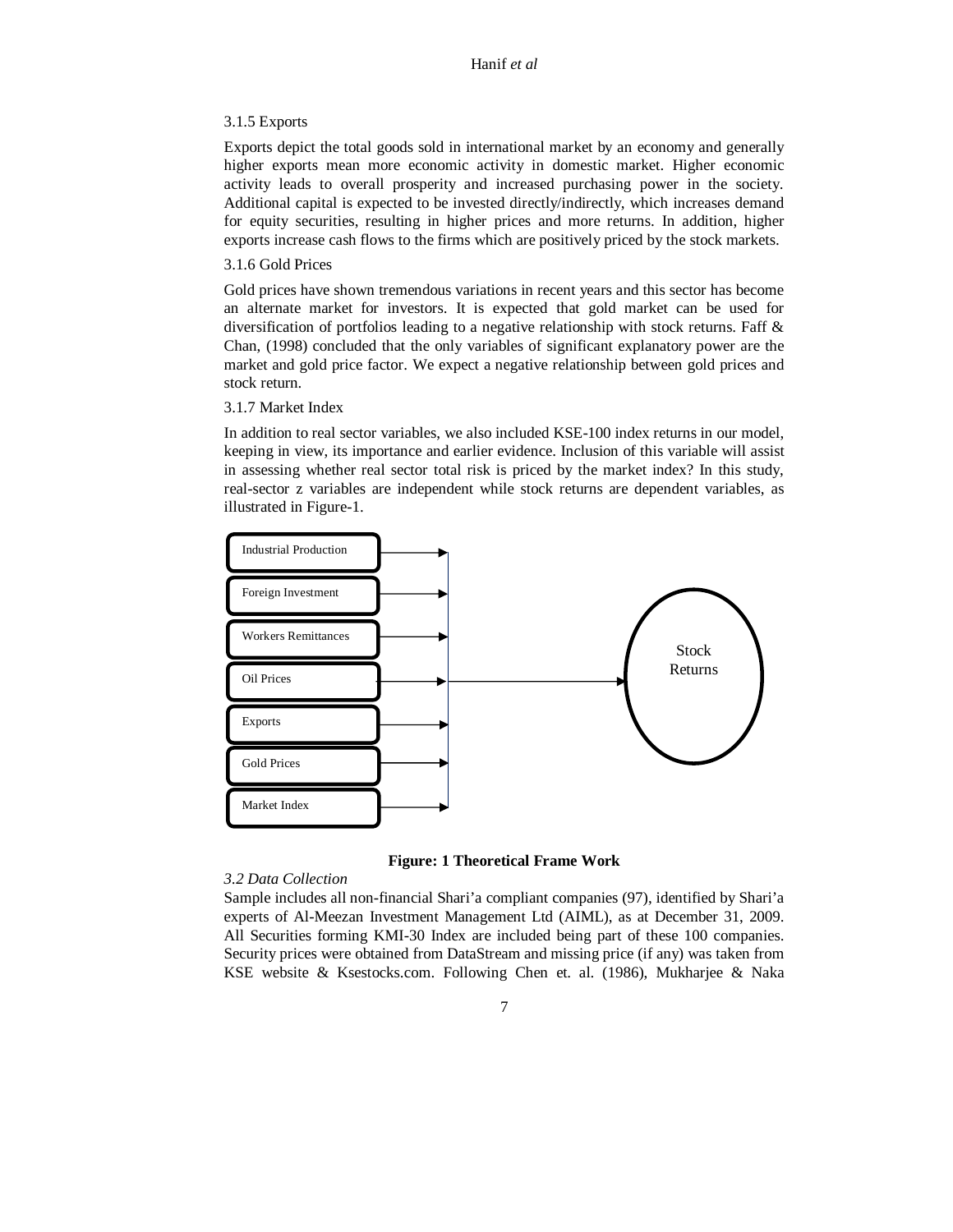(1995), Kavussanos et al (2002), ten years monthly data from 2001 to 2010 was used to test the impact of real-sector macroeconomic variables on security prices. The relevant macroeconomic data was obtained from statistics department of State Bank of Pakistan.

#### *3.3. Analysis/Tests*

To study the impact of macroeconomic factors, listed above, on security returns, two approaches have been used in the literature: firm level analysis or portfolio level analysis. Following Pontiff & Schall (1998) and Hasan & Javed, (2009), this study uses portfolio level analysis on account of practicality and normality. To convert monthly prices into returns and to estimate changes in macroeconomic variables, following equation was used,

$$
R_t = \ln(P_t/P_{t-1})\tag{1}
$$

Where  $R_t$  is the continuous return, *ln* is natural log,  $P_t$  is current month price/value, and  $P_{t-1}$  is previous month price/value. Multicolinearity test is essential for this study due to the large number of independent variables and the likely strong relationships among them.

Prior to proceeding to test the formal relationship and impact of independent variables on stock returns through regression, this study uses a number of preliminary techniques to test the suitability of data. These techniques are briefly described here.

#### 3.3.1 Descriptive Statistics and Correlation

Descriptive statistics and correlation analysis is performed to study the basic features of our variables such as mean, median, standard deviation, skewness etc. and their cross– correlations. For example, if there is a strong correlation between two independent variables, then one of them must be dropped to avoid multicolinearity in the regression model.

#### 3.3.2 Cointegration Test

Cointegration test would help to check whether the variables in our model have long run equilibrium relationship. We use Johensen-Juselius (1990) cointegration test. Cointegration is a requirement for any economic model which involves non-stationery time series data because if the variables do not co integrate then the model may suffer from spurious regression problem. In the words of Granger "a test of cointegration can be thought of as a pretest to avoid 'spurious regression' situations" (as quoted in Gujrati & Porter, 2009, page 762).

#### 3.2.3 Augmented Dickey Fuller (ADF) Test

ADF test is applied to check the order of integration of our variables, since cointegration is based on the order of integration of variables. The test also provides a formal procedure to check for nonstationerity or the existence of unit root process.

*Regression analysis*, formally tests the proposed hypothesis (impact of macroeconomic variables on security pricing) using the following regression model:

$$
(R_{Pt}) = A_0 + A_1 (IP_t) + A_2 (Fl_t) + A_3 (WR_t) + A_4 (OP_t) + A_5 (GP_t) + A_6 (EX_t) + A_7 (KSE_t) + \varepsilon_t (2)
$$

Where:

| $R_{Pf}$ Return on Portfolio | $A_0$ = Intercept (Constant)     |
|------------------------------|----------------------------------|
| $IP =$ Industrial production | $FI = Foreign direct investment$ |
| $WR = Workers$ remittances   | $OP = Oil$ prices                |
| $GP = Gold$ prices           | $EX = Exports$                   |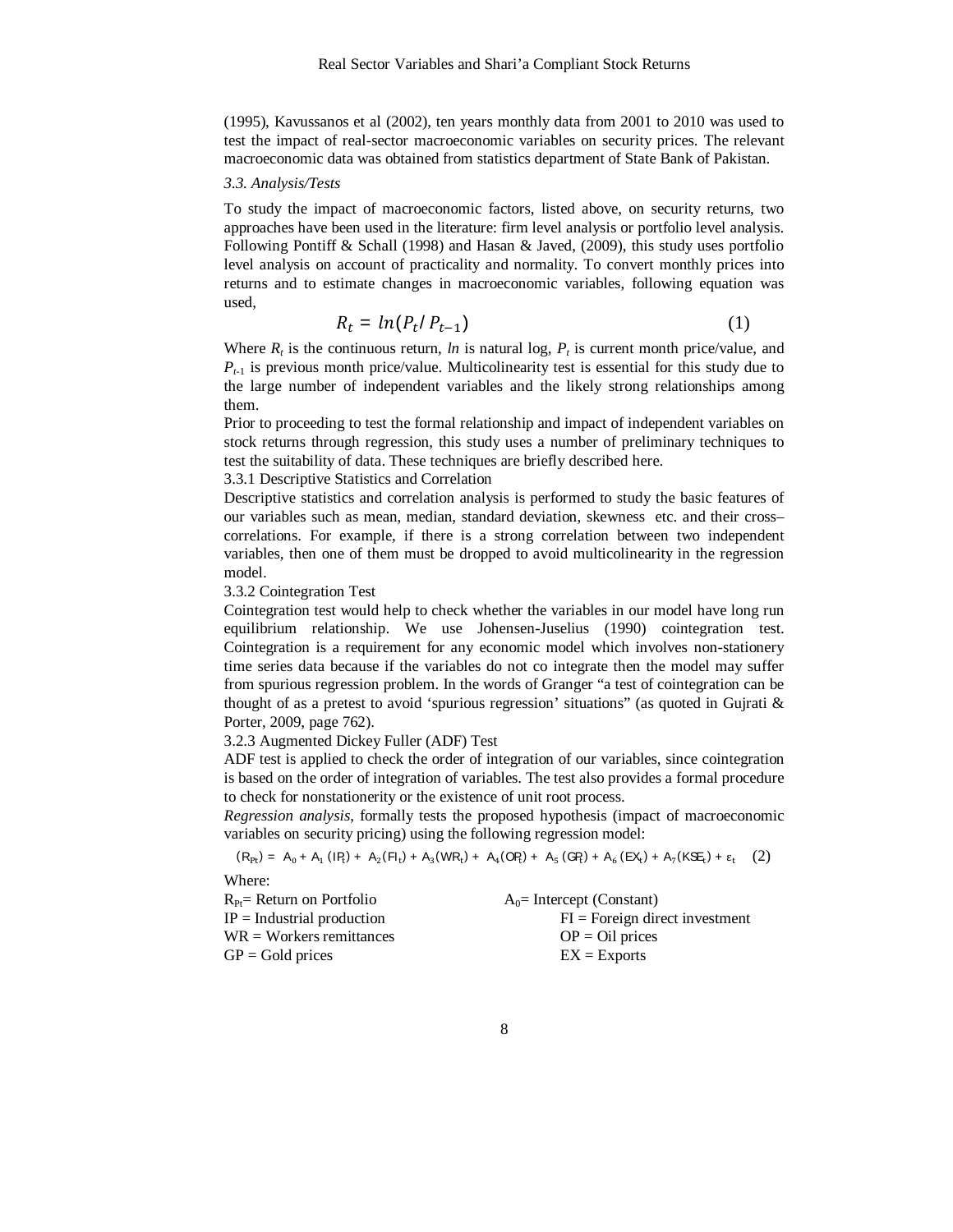#### **4. Results/Discussion**

*4.1 Descriptive Statistics*

| Description               | <b>KSE</b> | $_{\rm IP}$ | <b>OP</b> | <b>GP</b> | EX       | WR    | <b>FDI</b> | RPT-DS   |
|---------------------------|------------|-------------|-----------|-----------|----------|-------|------------|----------|
| Mean                      | 0.017      | 0.007       | 0.008     | 0.016     | 0.011    | 0.018 | 0.020      | 0.010    |
| Median                    | 0.019      | 0.009       | 0.003     | 0.012     | 0.015    | 0.010 | 0.021      | 0.009    |
| <b>Standard Deviation</b> | 0.089      | 0.064       | 0.020     | 0.038     | 0.122    | 0.139 | 0.658      | 0.063    |
| Coefficient of Variation  | 4.61       | 7.40        | 7.51      | 3.20      | 8.14     | 14.34 | 31.20      | 7.22     |
| Kurtosis                  | 5.84       | 2.33        | 15.36     | 1.02      | 0.63     | 1.06  | 0.30       | 1.22     |
| <b>Skewness</b>           | $-1.21$    | 0.162       | 3.582     | $-0.139$  | $-0.315$ | 0.325 | 0.115      | $-0.681$ |
| Maximum                   | 0.241      | 0.258       | 0.126     | 0.107     | 0.365    | 0.492 | 1.948      | 0.138    |
| Count                     | 120        | 120         | 120       | 120       | 120      | 120   | 120        | 120      |
| Confidence Level (95.0%)  | 0.016      | 0.012       | 0.004     | 0.007     | 0.022    | 0.025 | 0.119      | 0.011    |

#### **Table 1: Descriptive Statistics of Stock Returns and Macroeconomic Variables**

Descriptive statistics are provided in Table-1. Highest mean monthly change was found in FDI (2%) while the least average change took place in industrial production (0.7%). Similarly, the highest median change took place in FDI (2.1%), while the smallest in oil prices (0.3%). Maximum single-month change was also recorded in FDI. Overall, a high level of CV was found in the sample depicting the larger scale of movement in variables.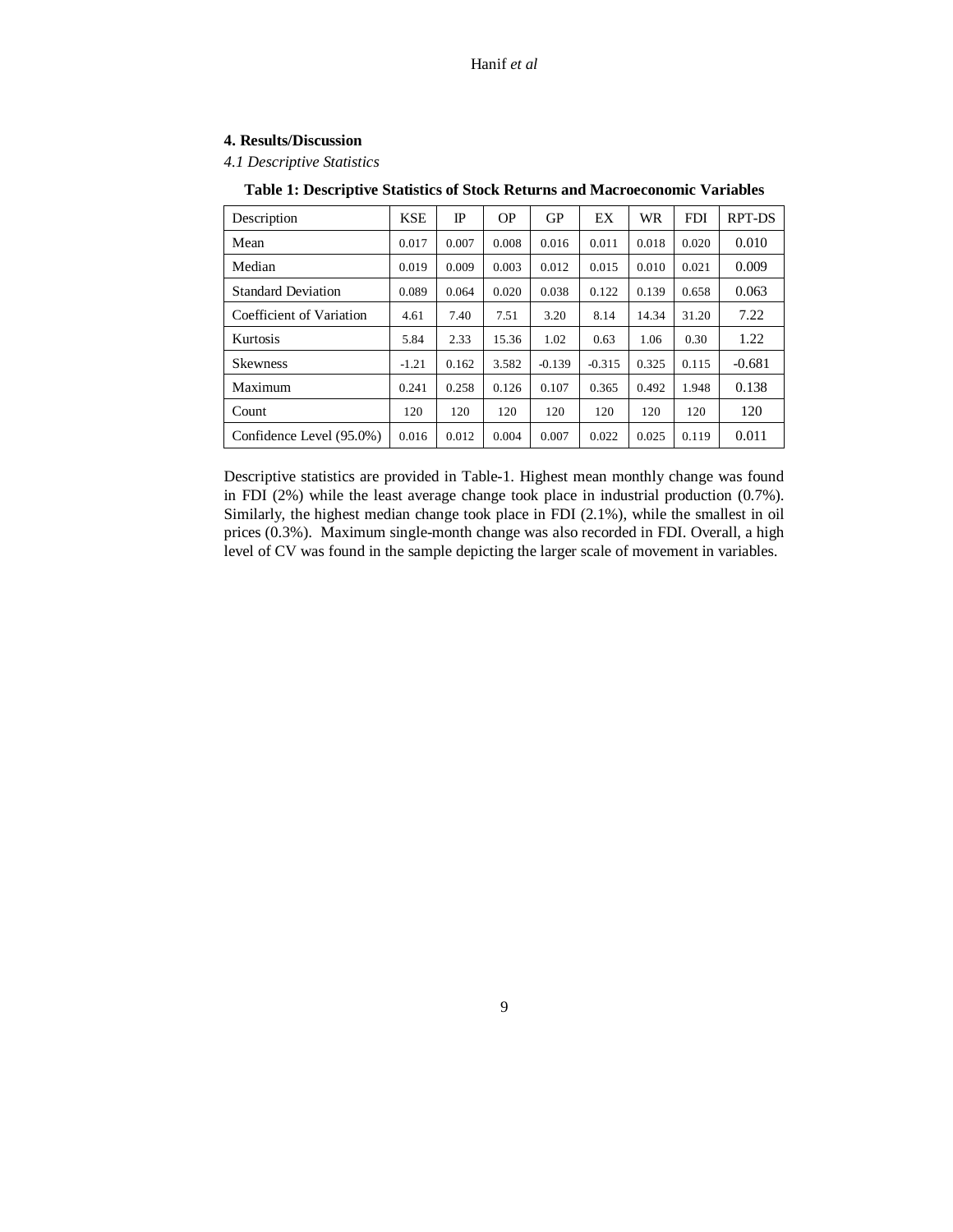| Trend assumption: Linear deterministic trend (restricted)              |                                                         |           |                |           |  |
|------------------------------------------------------------------------|---------------------------------------------------------|-----------|----------------|-----------|--|
| Series: RPT DS EX FDI GP IP KSE INDEX OP WR                            |                                                         |           |                |           |  |
| Lags interval (in first differences): 1 to 4                           |                                                         |           |                |           |  |
|                                                                        | Unrestricted Cointegration Rank Test (Trace)            |           |                |           |  |
| Hypothesized                                                           |                                                         | Trace     | 0.05           |           |  |
| No. of $CE(s)$                                                         | Eigenvalue                                              | Statistic | Critical Value | $Prob.**$ |  |
|                                                                        |                                                         |           |                |           |  |
| None $*$                                                               | 0.968257                                                | 589.4703  | 187.4701       | 0.0000    |  |
| At most $1*$                                                           | 0.507314                                                | 237.5628  | 150.5585       | 0.0000    |  |
| At most $2 *$                                                          | 0.410530                                                | 165.3587  | 117.7082       | 0.0000    |  |
| At most $3*$                                                           | 0.318448                                                | 111.4484  | 88.80380       | 0.0005    |  |
| At most $4 *$                                                          | 0.296806                                                | 72.34335  | 63.87610       | 0.0082    |  |
| At most 5                                                              | 0.153853                                                | 36.42681  | 42.91525       | 0.1911    |  |
| At most 6                                                              | 0.120922                                                | 19.38646  | 25.87211       | 0.2586    |  |
| At most 7                                                              | 0.059347                                                | 6.240495  | 12.51798       | 0.4304    |  |
| Trace test indicates 5 Cointegrating eqn(s) at the 0.05 level          |                                                         |           |                |           |  |
| * denotes rejection of the hypothesis at the 0.05 level                |                                                         |           |                |           |  |
| **MacKinnon-Haug-Michelis (1999) p-values                              |                                                         |           |                |           |  |
| Unrestricted Cointegration Rank Test (Maximum Eigenvalue)              |                                                         |           |                |           |  |
| Hypothesized                                                           |                                                         | Max-Eigen | 0.05           |           |  |
| No. of $CE(s)$                                                         | Eigenvalue                                              | Statistic | Critical Value | Prob.**   |  |
| None $*$                                                               | 0.968257                                                | 351.9075  | 56.70519       | 0.0001    |  |
| At most $1 *$                                                          | 0.507314                                                | 72.20414  | 50.59985       | 0.0001    |  |
| At most $2 *$                                                          | 0.410530                                                | 53.91027  | 44.49720       | 0.0036    |  |
| At most $3 *$                                                          | 0.318448                                                | 39.10507  | 38.33101       | 0.0407    |  |
| At most $4 *$                                                          | 0.296806                                                | 35.91654  | 32.11832       | 0.0163    |  |
| At most 5                                                              | 0.153853                                                | 17.04036  | 25.82321       | 0.4544    |  |
| At most 6                                                              | 0.120922                                                | 13.14596  | 19.38704       | 0.3164    |  |
| At most 7                                                              | 0.4304                                                  |           |                |           |  |
| Max-eigenvalue test indicates 5 cointegrating eqn(s) at the 0.05 level |                                                         |           |                |           |  |
|                                                                        | * denotes rejection of the hypothesis at the 0.05 level |           |                |           |  |
|                                                                        | **MacKinnon-Haug-Michelis (1999) p-values               |           |                |           |  |

**Table 2: Results of Multivariate Cointegration Test** 

#### *4.2 Cointegration Test*

Cointegration is used to capture genuine long run relationship among non-stationary variables which although rise over time yet there is a common trend that links them together. The requirement of a long run relationship between Y and X is that there should be a linear combination of  $y_t$  and  $x_t$  that is stationery. The widely used approach to test co-integration is Johansen-Juselius [JJ] (1990). In order to check the long term relationship among the variables, JJ (1990) cointegration approach was applied. The VECM (Vector Error Correction Model) takes the following general form (Mukharjee & Naka, 1995):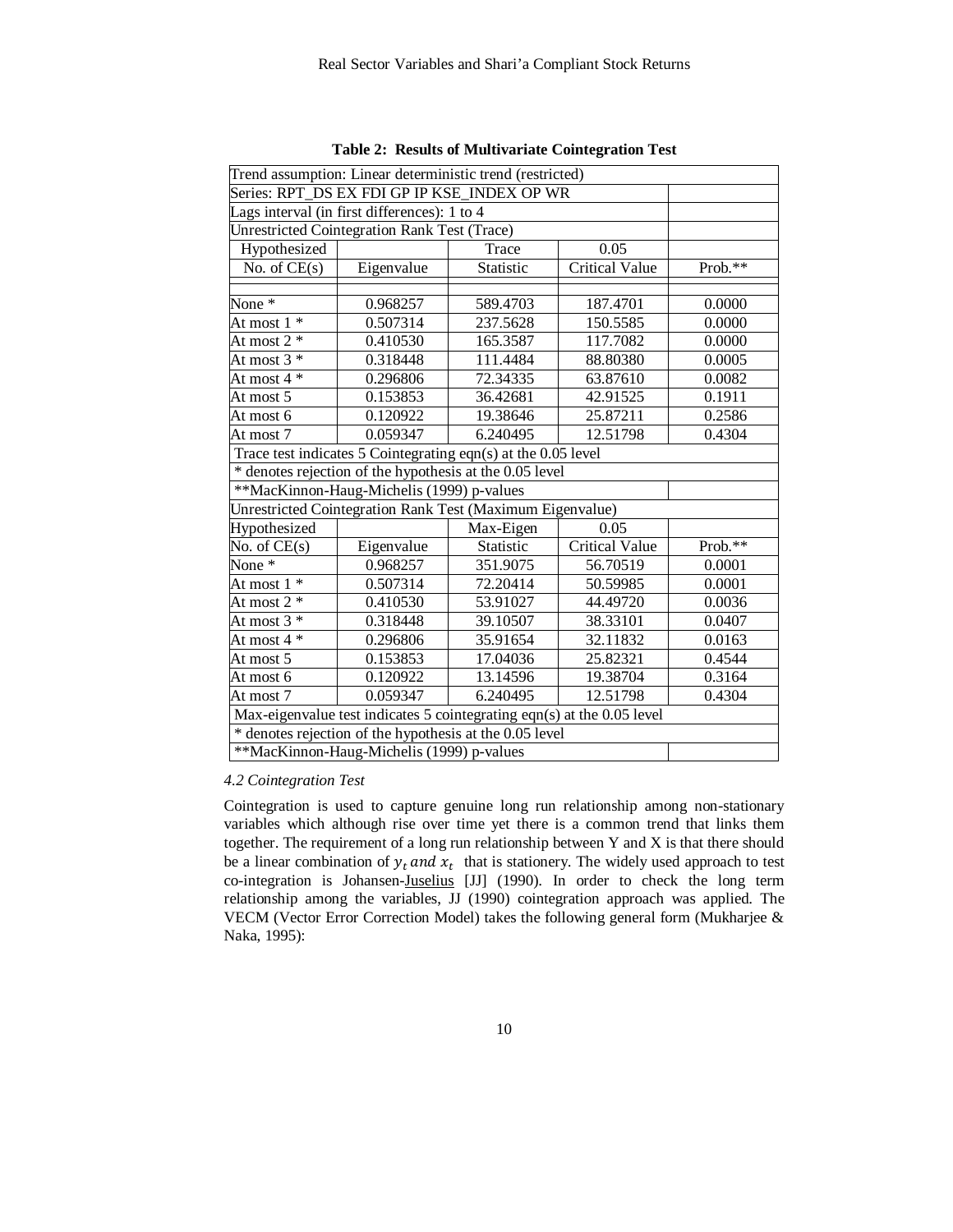Hanif *et al*

$$
\Delta Y_t = \sum_{j=1}^{k-1} \beth_j \Delta Y_{t-j} + \alpha \beta' Y_{t-k} + \mu + \varepsilon_t
$$

Where  $\Delta$  is a first difference notation,  $Y_t$  is a P\*1 vector integrated of order one,  $\mu$  is a  $P*1$  constant vector representing a linear trend in a system, K is a lag structure, and  $\varepsilon_t$  is a  $p^*$ 1 Gaussian white noise residual vector.  $\mathcal{I}_j$  is a  $P^*P$  matrix and indicates short term adjustments among variables across P equations at the *j*th lag. Two matrices  $\alpha$  and  $\beta$  are of dimension P  $*$  r where  $\alpha$  denotes the speed of adjustment (loading) and  $\beta$  represents the cointegrating vectors.

To determine the number of cointegrated vectors, two likelihood ratio tests can be used: one is the maximal Eigen value test which evaluates the null hypothesis that there are at most  $r$  co-integrating vectors against the alternative of  $r + 1$  co-integrating vectors. The value of maximum Eigen statistic is measured by:  $\lambda max = -T ln (1 - \lambda r + 1)$  where  $\lambda r + 1$ ,  $\lambda$ n are the n-r smallest squared canonical correlations and T = the number of observations.

Another test is based on *trace* statistic which tests the null hypothesis of *r* co-integrating vectors against the alternative of *r* or more co-integrating vectors using statistic:  $\lambda$  *trace* =  $-T \Sigma ln (1 - \lambda i)$  [see Hasan & Javed 2009].

An important issue in checking the cointegration of time series is the selection of appropriate lags length. We estimated VAR model by including all our variables at level and determined appropriate lags through Akaike Information Criteria (AIC) and Shawarz Criteria (SBC) (Asterious & Hall, 2007). Based on Akaike Information Criteria (AIC) and Shawarz Criteria (SBC), we selected model-4 (linear intercept and trends) for checking multivariate cointegration among underlying time series, for the period under review, and results are presented in Table-2.

According to these results, long term relationships exist in time series. Trace statistics indicate 5 cointegrating equations at the 5% significance level, as well as maximum Eigen statistics show 5 cointegrating models. Further analysis of unidirectional/bidirectional relationships among long term macroeconomic series could be conducted by bivariate analysis and Granger causality test, which is beyond the scope of this study, as we are interested in the impact of macroeconomic factors on stock returns, hence we move to regression analysis, keeping in view the study's objectives i.e. whether macroeconomic variables explain variations in cross-section of stock returns of Shari'a compliant stocks trading at KSE.

#### *4.3 Stationery Test*

In order to check stationary of data, ADF and PP tests are applied. ADF test's general specification is given below:  $\frac{p}{\sqrt{p}}$ 

$$
\Delta Y_{t} = (\alpha - 1)Y_{t-1} + \beta_{i} \sum_{i \neq 1} \Delta Y_{t-i} + u_{i}
$$
  
Or  $\Delta Y_{t} = \emptyset Y_{t-1} + \beta_{i} \sum_{i \neq 1} \Delta Y_{t-i} + u_{i}$ 

Where  $Y_t$  is the variable in question to be tested for stationarity. As per theory, the null is: Ho:  $\phi = 0$  and alternative is Ha:  $\phi < 0$ . For the series to be stationary, the null hypothesis should be rejected. The results of each series both at level, as well as, at first difference are presented in Table-3.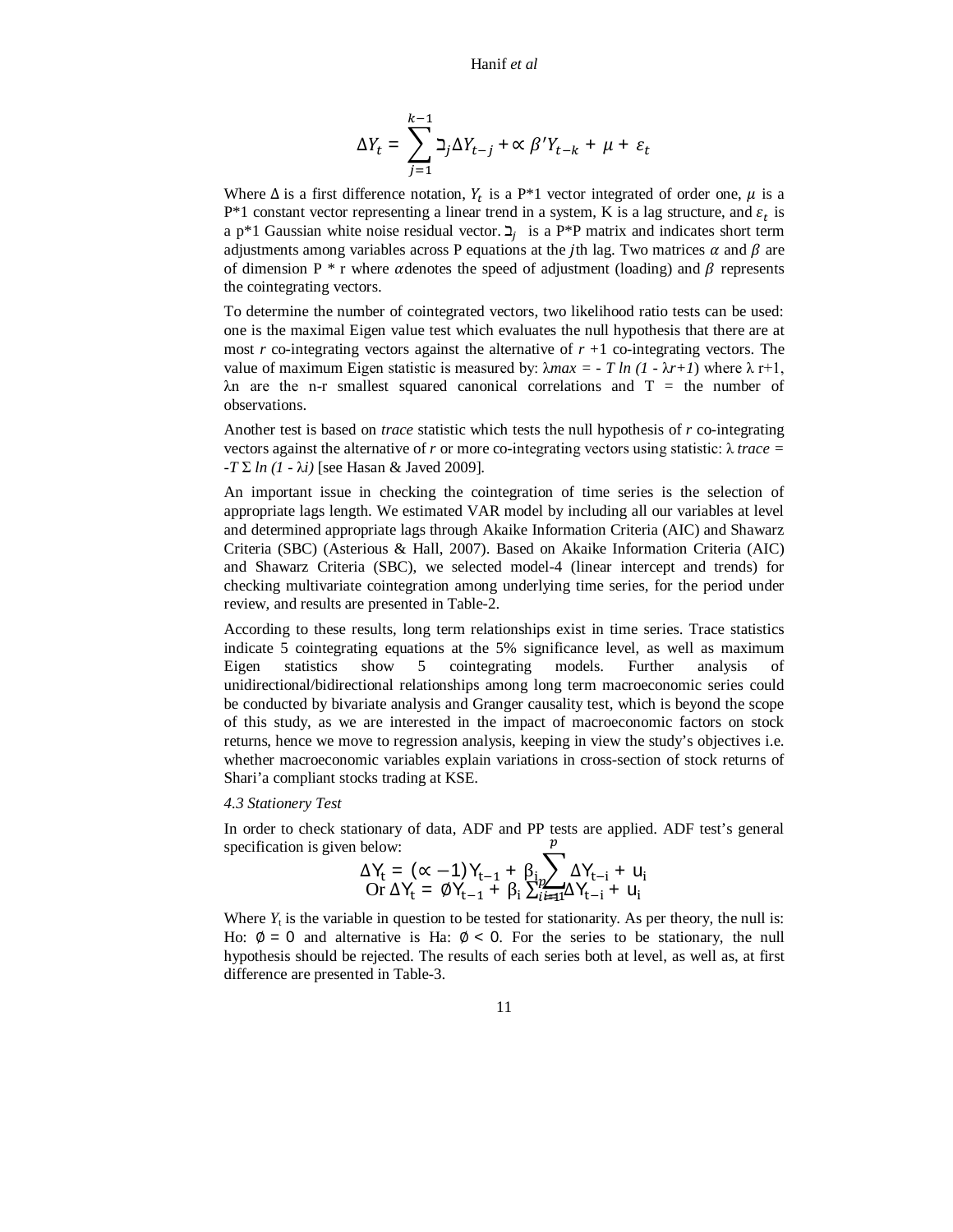| <b>Description</b>          | <b>Augmented Dickey-Fuller</b><br><b>Test</b> |                                        | <b>Phillips-Perron Test</b>            |                           |  |
|-----------------------------|-----------------------------------------------|----------------------------------------|----------------------------------------|---------------------------|--|
|                             | <b>At Level</b>                               | At $1st$ Diff                          | <b>At Level</b>                        | At $1st$ Diff             |  |
|                             | t-Statistics<br>$Prob.*$                      | t-Statistics<br>$Prob.*$               | $t-$<br><b>Statistics</b><br>Prob. $*$ | t-Statistics<br>Prob. $*$ |  |
| Export                      | 0.694655                                      | $-11.6815$                             | 0.239059                               | $-18.50259$               |  |
|                             | 0.9916                                        | 0.0000                                 | 0.9740                                 | 0.0000                    |  |
| Foreign Direct Investment   | $-1.65876$                                    | $-9.31881$                             | $-6.459137$                            | $-35.69466$               |  |
|                             | 0.4492                                        | 0.0000                                 | 0.0000                                 | 0.0001                    |  |
| <b>Gold Prices</b>          | 3.252047                                      | $-9.37228$                             | 5.075854                               | $-9.314895$               |  |
|                             | 1.0000                                        | 0.0000                                 | 1.0000                                 | 0.0000                    |  |
| Industrial Production       | -1.47597                                      | $-9.58041$                             | $-2.779753$                            | -9.550885                 |  |
|                             | 0.5418                                        | 0.0000                                 | 0.0642                                 | 0.0000                    |  |
| Oil Prices                  | $-1.60079$                                    | $-10.2345$                             | $-1.683420$                            | $-10.23449$               |  |
|                             | 0.479                                         | 0.0000                                 | 0.4370                                 | 0.0000                    |  |
| Worker's Remittances        | $-0.35588$                                    | $-11.7522$                             | $-0.559958$                            | $-21.78765$               |  |
|                             | 0.9118                                        | 0.0000                                 | 0.8740                                 | 0.0000                    |  |
| KSE-100 Index               | $-1.109682$                                   | $-9.463223$                            | $-1.183998$                            | $-9.442021$               |  |
|                             | 0.7105                                        | 0.0000                                 | 0.6798                                 | 0.0000                    |  |
| Sample Returns              | -1.87429                                      | $-12.69$                               | $-1.827557$                            | $-12.63481$               |  |
|                             | 0.3434                                        | 0.0000                                 | 0.3657                                 | 0.0000                    |  |
| <b>Test Critical Values</b> | 1% Level<br>5% Level<br>10% Level             | $-3.48912$<br>$-2.88719$<br>$-2.58053$ |                                        |                           |  |

#### **Table 3: Unit Root Tests**

Null Hypothesis: D (EX) has a unit root.

\*MacKinnon (1996) one-sided p-values

Table-3 presents results of ADF and PP for all independent variables: exports, foreign direct investment, gold prices, industrial production, oil prices, workers' remittances, and KSE-100 Index. At level, we found unit root, which disappeared at first difference. At 1% confidence level critical value is -3.48912 and values for all variables are less than critical value with probability of 0.0000. Additionally, unit root is tested for equallyweighted Shari'a compliant stock prices and we found unit root at level which also disappeared at first difference. Results of stationery test signal the readiness for cointegration at level and regression analysis at first difference.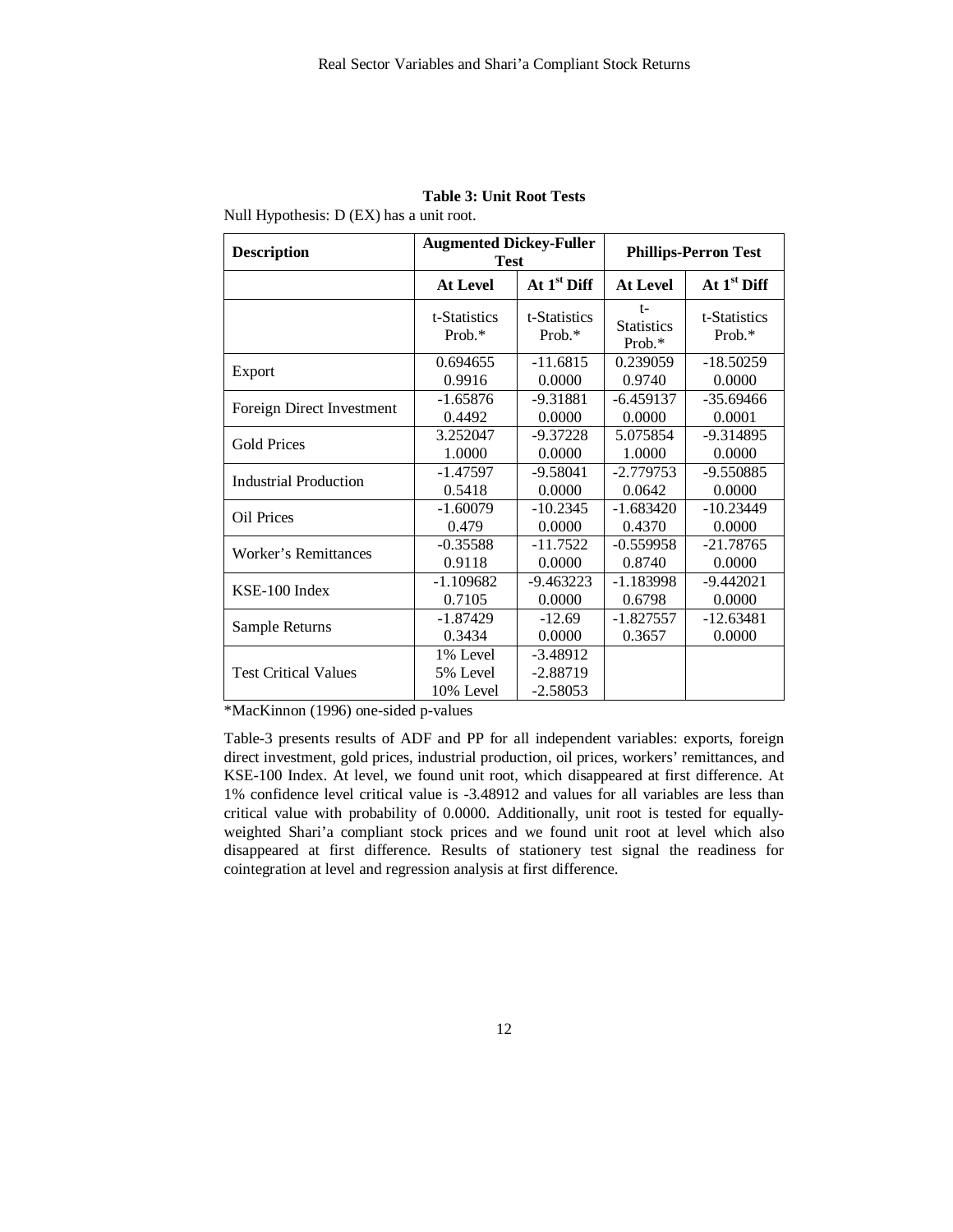| <b>Variables</b> | <b>KSE</b> | $_{\rm IP}$ | <b>OP</b> | <b>GP</b> | EX    | <b>WR</b> | <b>FDI</b> |
|------------------|------------|-------------|-----------|-----------|-------|-----------|------------|
| <b>KSE</b>       |            |             |           |           |       |           |            |
| IP               | 0.093      |             |           |           |       |           |            |
| <b>OP</b>        | $-0.056$   | 0.017       |           |           |       |           |            |
| <b>GP</b>        | $-0.131$   | 0.021       | 0.082     |           |       |           |            |
| EX               | 0.101      | 0.240       | $-0.014$  | $-0.012$  | 1     |           |            |
| <b>WR</b>        | $-0.028$   | 0.054       | $-0.022$  | 0.070     | 0.493 |           |            |
| <b>FDI</b>       | 0.071      | $-0.010$    | $-0.127$  | $-0.153$  | 0.232 | 0.103     |            |

**Table 4: Correlation Matrix Macroeconomic Series** 

**Table 5: Results of Regression Analysis between Shari'a Compliant Portfolio Returns and Macroeconomic (Real Sector) Variables** 

| <b>Coefficient</b> | <b>Std. Error</b>                                        | t-Statistic | Prob.                                                                                                                                                                                                                                                                                                                                  |
|--------------------|----------------------------------------------------------|-------------|----------------------------------------------------------------------------------------------------------------------------------------------------------------------------------------------------------------------------------------------------------------------------------------------------------------------------------------|
| $-0.000498$        | 0.003817                                                 | $-0.130453$ | 0.8964                                                                                                                                                                                                                                                                                                                                 |
| $-0.002995$        | 0.032221                                                 | $-0.092965$ | 0.9261                                                                                                                                                                                                                                                                                                                                 |
| $-0.002262$        | 0.005118                                                 | $-0.441944$ | 0.6594                                                                                                                                                                                                                                                                                                                                 |
| 0.051790           | 0.086462                                                 | 0.598990    | 0.5504                                                                                                                                                                                                                                                                                                                                 |
| 0.007505           | 0.051819                                                 | 0.144824    | 0.8851                                                                                                                                                                                                                                                                                                                                 |
| 0.594194           | 0.036877                                                 | 16.11276    | 0.0000                                                                                                                                                                                                                                                                                                                                 |
| 0.023588           | 0.163748                                                 | 0.144053    | 0.8857                                                                                                                                                                                                                                                                                                                                 |
| $-0.021868$        | 0.026793                                                 | $-0.816212$ | 0.4161                                                                                                                                                                                                                                                                                                                                 |
| 0.706360           | Mean dependent var                                       |             | 0.010019                                                                                                                                                                                                                                                                                                                               |
| 0.688008           | S.D. dependent var                                       |             | 0.062573                                                                                                                                                                                                                                                                                                                               |
| 0.034951           | Akaike info criterion                                    |             | $-3.805397$                                                                                                                                                                                                                                                                                                                            |
| 0.136816           | Schwarz criterion                                        |             | $-3.619564$                                                                                                                                                                                                                                                                                                                            |
| 236.3238           | Hannan-Ouinn criter.                                     |             | -3.729929                                                                                                                                                                                                                                                                                                                              |
| 38.48850           |                                                          |             | 1.891882                                                                                                                                                                                                                                                                                                                               |
| 0.000000           |                                                          |             |                                                                                                                                                                                                                                                                                                                                        |
|                    | Dependent Variable: RPT_DS<br>Included observations: 120 |             | $\cdot$ 10 $\cdot$ 11 $\cdot$ 11 $\cdot$ 12 $\cdot$ 11 $\cdot$ 13 $\cdot$ 11 $\cdot$ 12 $\cdot$ 14 $\cdot$ 12 $\cdot$ 15 $\cdot$ 17 $\cdot$ 17 $\cdot$ 17 $\cdot$ 17 $\cdot$ 17 $\cdot$ 17 $\cdot$ 17 $\cdot$ 17 $\cdot$ 17 $\cdot$ 17 $\cdot$ 17 $\cdot$ 17 $\cdot$ 17 $\cdot$ 17 $\cdot$ 17 $\cdot$ 17 $\cdot$<br>Durbin-Watson stat |

|  | $(R_{Pt}) = A_0 + A_1 (IR_1) + A_2 (Fl_t) + A_3 (WR_t) + A_4 (OP_t) + A_5 (GP_t) + A_6 (EX_t) + (KSE_t) + \epsilon$ |
|--|---------------------------------------------------------------------------------------------------------------------|
|--|---------------------------------------------------------------------------------------------------------------------|

\*Statistically significant at 1%

*4.4 Multicolinearity* 

Table 4 reports correlation results and shows that highest correlation (49%) is between exports and workers' remittances, followed by exports and industrial production (24%). Correlation among real sector variables is not very high and ranges between -12% to 49%, multicolinearity did not seem to pose any problem.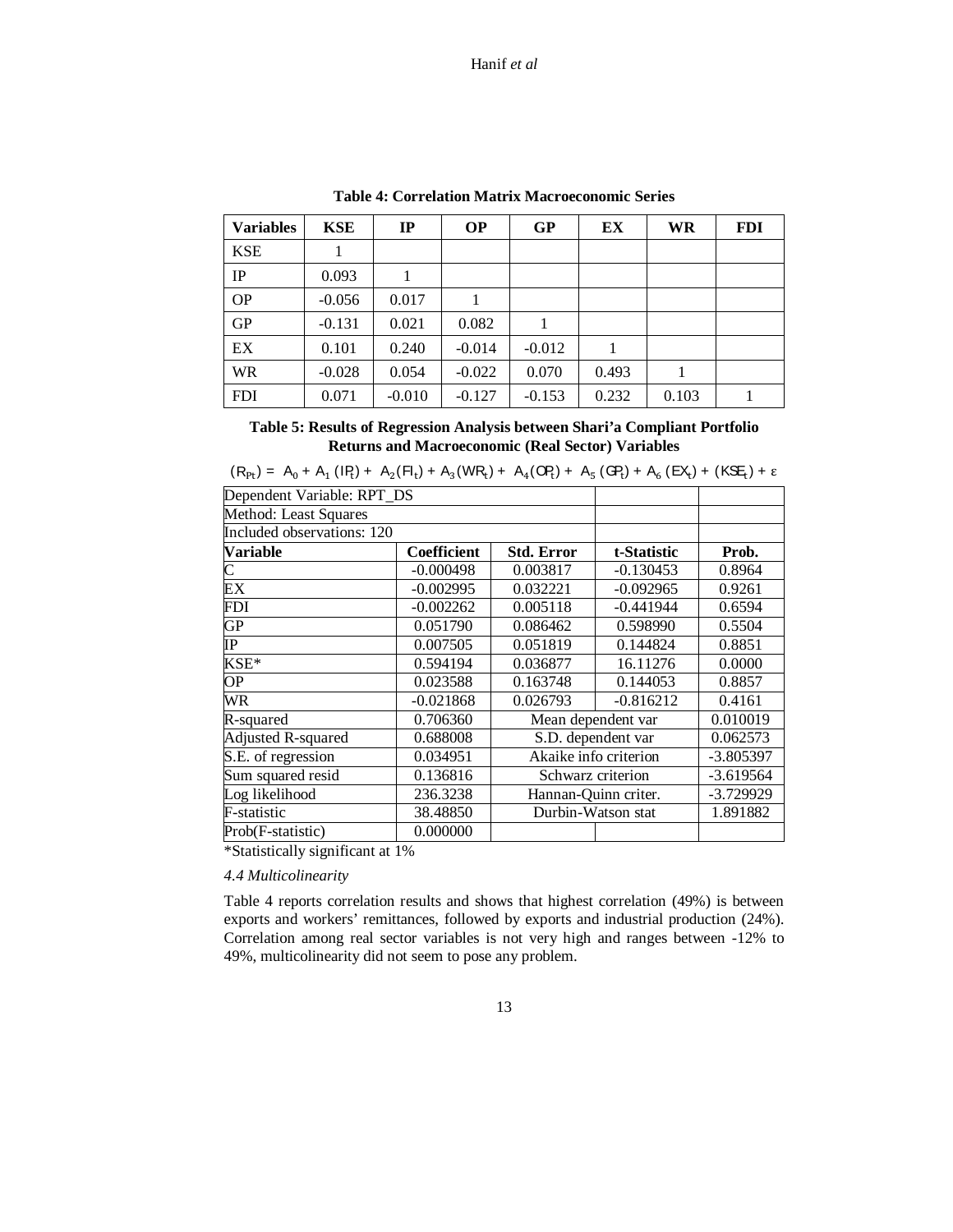#### *4.5 Regression Analysis*

In order to document the impact of macroeconomic series on cross-section of stock returns of Shari'a compliant sample, we have used Equation (1) of cointegration (see Appendix-2), which signifies the long term relationship among macroeconomic variables and sample. We used general to specific approach in order to document the impact of macroeconomic variables on returns of underlying sample. The regression results are presented in Table-5, which show that the adjusted R-square is high (68%) with an F-stat of 38 (0.00) and Durbin-Watson stat of 1.89, indicating the overall fitness of the model. Although overall explanatory power is high, however none of real-sector macroeconomic factor appeared significant. Instead, all the variation in stock returns is captured by market index (beta coefficient of 0.5942). In addition, intercept value is statistically insignificant, hence our evidence suggest a strong impact of market index on stock returns of our sample firms over the period under review. It also shows that stock market index captures the risk of real sector variables; hence, we reject our hypothesis that real sector variables are predictors of stock returns. Overall, our results favor the application of CAPM in KSE as for returns variations among sample companies are concerned.

#### **5. Conclusion**

In this study, we tested the relationship of stock returns and seven macroeconomic variables consisting of exports, foreign direct investment, gold prices, industrial production, oil prices and workers' remittances, and market index on a sample of Shari'a compliant securities listed at KSE over a period of ten years [01/01/2001 to 31/12/2010].

We found that real sector macroeconomic variables have no explanatory power for variations in stock returns of Shari'a compliant companies. None of the variables appeared statistically significant in predicting stock returns, except the market index (KSE-100 Index). Our results support the use of CAPM for the following reasons.

First, Islamic financial industry uses KIBOR (Karachi Inter Bank Offered Rate) as bench mark rate, for determining profit/mark-up rate and in pricing assets due to competition with conventional banking industry. In the absence of its own benchmark rate for profit, there seems to be a clear link between conventional and Islamic financial industry. Second, share trading of Shari'a compliant companies is not limited to Islamic financial industry rather it is open to every investor. In fact, Islamic financial industry with a market share of 10% (2013) is not in a position to dominate and set prices, rather it works as a price taker in KSE. Thirdly, only small amounts of funds are invested by Islamic Financial Institutions in stock market given the risky nature of its operations. It is pertinent to note that both types of companies (Shari'a compliant & Non-compliant) are priced by investors mainly on the basis of financial sector indicators including market index. A word of caution, to decision makers based upon results of the study, is that Islamic finance is in the process of development and expansion and these results are based on historical data of the companies declared Shari'a compliant in 2009. At present Islamic finance covers about 7% (2010) of market share. In future, behavior of stock prices might be different based on changes in their market share.

One of the limitations of our study is that Shari'a screening process only started in 2008 and this study examines their relationship with real sector macroeconomic behavior retrospectively over the period 2001-2010. Hence, at best, we can say that these results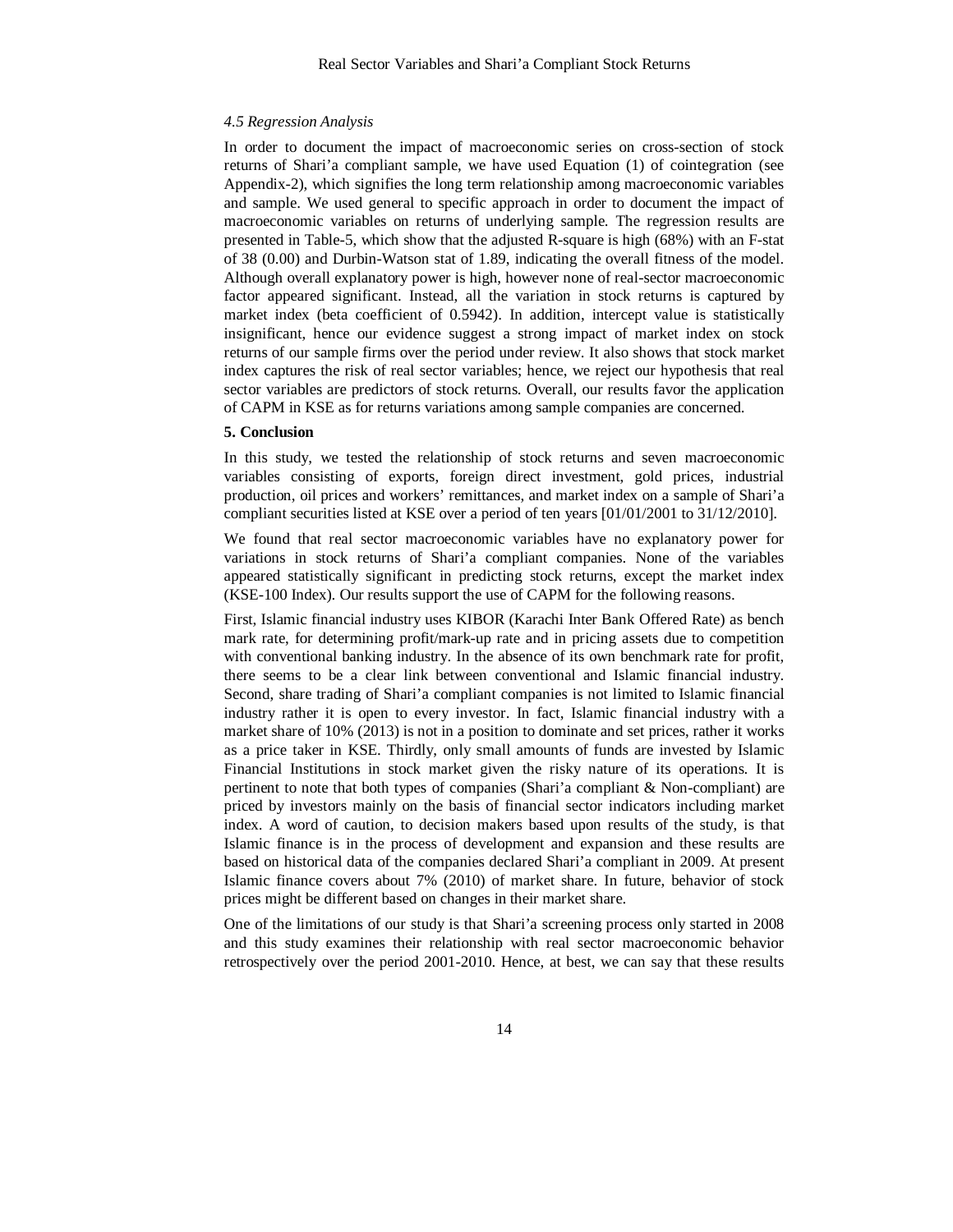document the behavior of those companies which are now Shari'a compliant. Future research could be conducted on post-screened behavior of Shari'a compliant companies.

#### **REFERENCES**

AAOIFI (2007). Shari'a Standards. Accounting and Auditing Organization for Islamic Financial Instituions, P.O. Box 1176, Manama, Bahrain.

Akash, R. S. I., Hassan, A., Javid, M. T., Shah, S. Z. A., & Khan, M. I. (2011). Cointegration and causality analysis of dynamic linkage between economic forces and equity market: an empirical study of stock returns (KSE) and macroeconomic variables (money supply, inflation, interest rate, exchange rate, industrial production and reserves). *African Journal of Business Management*. 5(27), 10940-10964.

Al-Abadi, M. I., Al-Sabbagh, O. I. (2006). Interest rate sensitivity, market risk and inflation in bank stock returns. *Journal of Accounting- Business & Management*, 13, 25- 38.

Asterious, D. & Hall, S. G. (2007). Applied Econometrics: A Modern Approach. Palgrave MacMillan, 175 Fifth Avenue, New York, N.Y. 10010.

Bower, D. H., Bower, R. S., & Logue, D. E. (1984). Arbitrage Pricing Theory and Utility Stock Returns. *The Journal of Finance,* 39(4), 1041-1054.

Butt, B. Z., & Rehman, K. (2010). Economic Exposure of Stock Returns in an Emerging Stock Market. *World Applied Sciences Journal,* 9(3), 322-332.

Chancharat, S., Valadkhani, A., & Harvie, C. (2007). The Influence of International Stock Markets and Macroeconomic Variables on the Thai Stock Market. *Applied Econometrics and International Development*, 7 (1), 221-238.

Chancheroenchi, K., Debooglu, S., & Mathur, I. (2005). Stock returns and the macroeconomic environment prior to the Asian crisis in selected Southeast Asian countries. *Emerging Markets Finance & Trade*, 41(4), 38-56.

Chen, N. F., Roll, R., Ross, S. A. (1986). Economic forces and the stock market. *Journal of Business,* 59(3), 383-404.

Coleman, A. K., & Tettey, K. F. A. (2008). Impact of macroeconomic indicators on stock market performance: The case of the Ghana Stock Exchange. *The Journal of Risk Finance*, 9(4), 365-378.

Derigs, U., & Marzban, S., (2008). Review and analysis of current Sharia compliant equity screening practices. *International Journal of Islamic and Middle Eastern Finance and Management,* 1(4), 285-303.

Dhrymes, P. J. (1984). The Empirical Relevance of Arbitrage Pricing Model. *Journal of Portfolio Management* (Summer), 10(4), 35-44.

Economic Survey (2012). Statistical Appendixes, Survey-8. [Online] Available: www. http://www.finance.gov.pk/survey\_1213.html (May 20, 2014)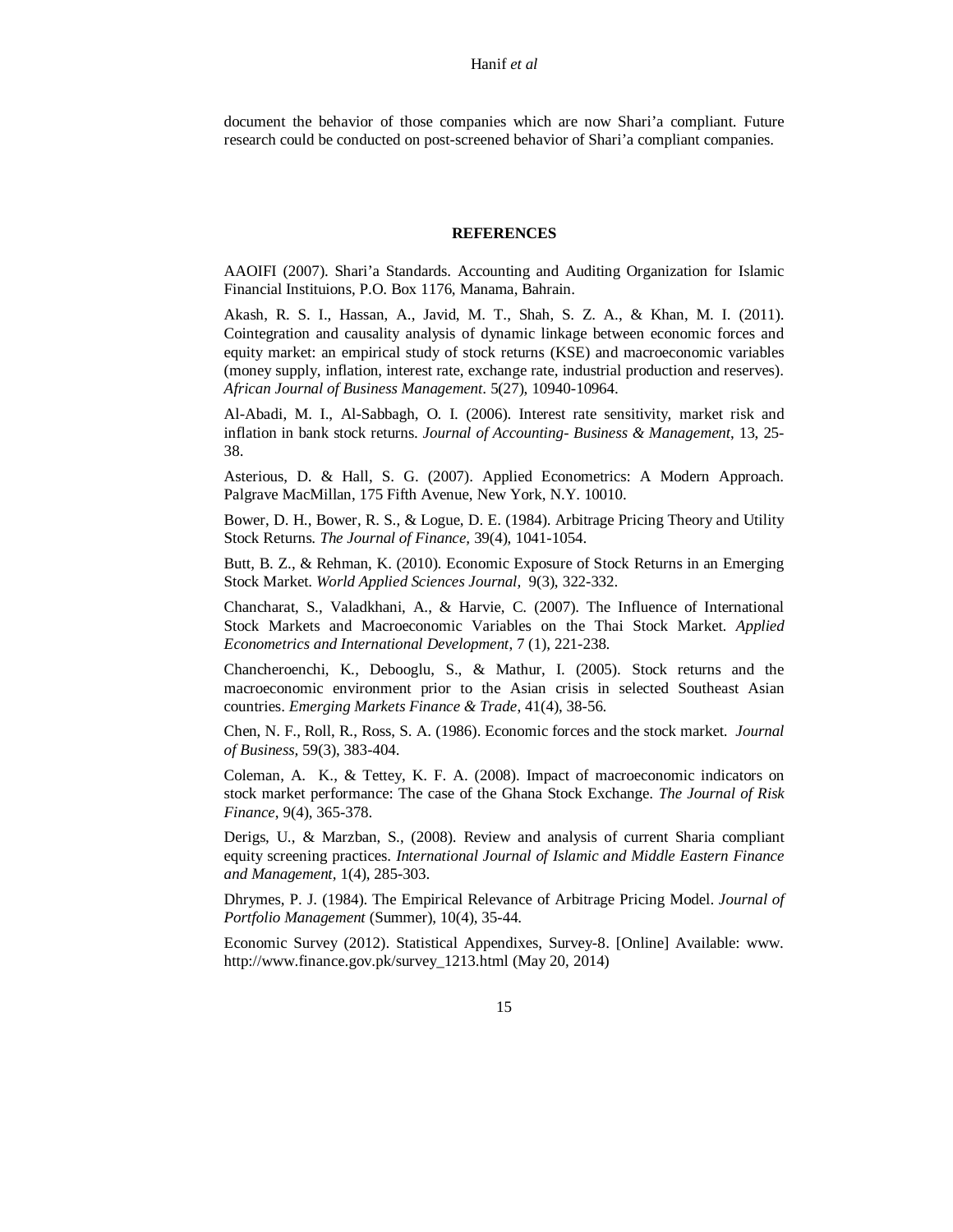Faff, R., & Chan, H. (1998). A multifactor model of gold industry stock returns: evidence from the Australian equity market. *Applied Financial Economics,* 8(1), 21-28.

Fama, E. F., and French, K. R. (1992). The Cross-section of expected stock returns. *Journal of Finance,* 47(2), 427-466.

Farid, A., & Ashraf, J. (1995). Volatility at Karachi Stock Exchange. *Pakistan Development Review,* 34(4), 651-657.

Gan, C., Lee, M., Yong, H. H. A., & Zhang. J. (2006). Macroeconomic variables and stock market interactions: New Zealand evidence. *Investment Management and Financial Innovations,* 3(4), 89-101.

Gujrati, D. N., and Porter D. C. (2009). Basic Econometrics;  $5<sup>th</sup>$  edition (international edition), McGrawHill USA.

Hasan, A., & Javed, M. T. (2009). Macroeconomic influences and equity market returns: A study of an emerging equity market. *Journal of Economics and Economic Education Research,* 10(2), 47-67.

Hasan, A., & Nasir, Z. M. (2008). Macroeconomic Factors and Equity Prices: An Empirical Investigation Using ARDL Approach. *The Pakistan Development Review,*  47(4), 501–513

Husain, F. (2006). Stock Prices, Real Sector and the Causal Analysis: The Case of Pakistan. *Journal of Management and Social Sciences,* 2, 179-185.

Iqbal, J., & Brooks, R. (2007a). Alternative Beta Risk Estimators and asset pricing tests in emerging markets: case of Pakistan. *Journal of Multinational Financial Management,*  17(1), 75-93.

Iqbal, J., & Haider, A. (2005). Arbitrage Pricing Theory: Evidence from an Emerging Stock Market. *The Lahore Journal of Economics,* 10(1), 123-139.

Kavussanos, M. G., Marcoulis, S. N., & Arkoulis, A. G., (2002). Macroeconomic factors and international industry returns. *Applied Financial Economics,* 12(12), 923-931.

Khan, M. A., (1989). Economic Teachings of Prophet Muhammad (PBUH): A Select Anthology of Hadith Literature on Economics, chapter 6(1), 72. International Institute of Islamic Economics, P.O. Box 1687, Islamabad, Pakistan.

KMI-Brochure (2008). Karachi Stock Exchange Meezan Index, Islamic Index. [Online] Available: kse.com.pk (October 14, 2010).

Kwon, C. S., & Shin, T. S., (1999). Cointegration and causality between macroeconomic variables and stock market returns. *Global Finance Journal*, 10(1), 71–81.

Markowitz, H. (1952). Portfolio Selection. *The Journal of Finance*, 7(1), 77-91.

Mohammad, S. D., Hussain, A., Jalil, M. A., & Ali, A. (2009). Impact of macroeconomics variables on stock prices: Emperical evidence in case of KSE. *European Journal of Scientific Research*, 38(1), 96-103.

Mukharjee, T. K., & Naka, A. (1995). Dynamic relations between macroeconomic variables and the Japanese stock market: An application of vector error correction model. *The Journal of Financial Research,* 18(2), 223-237.